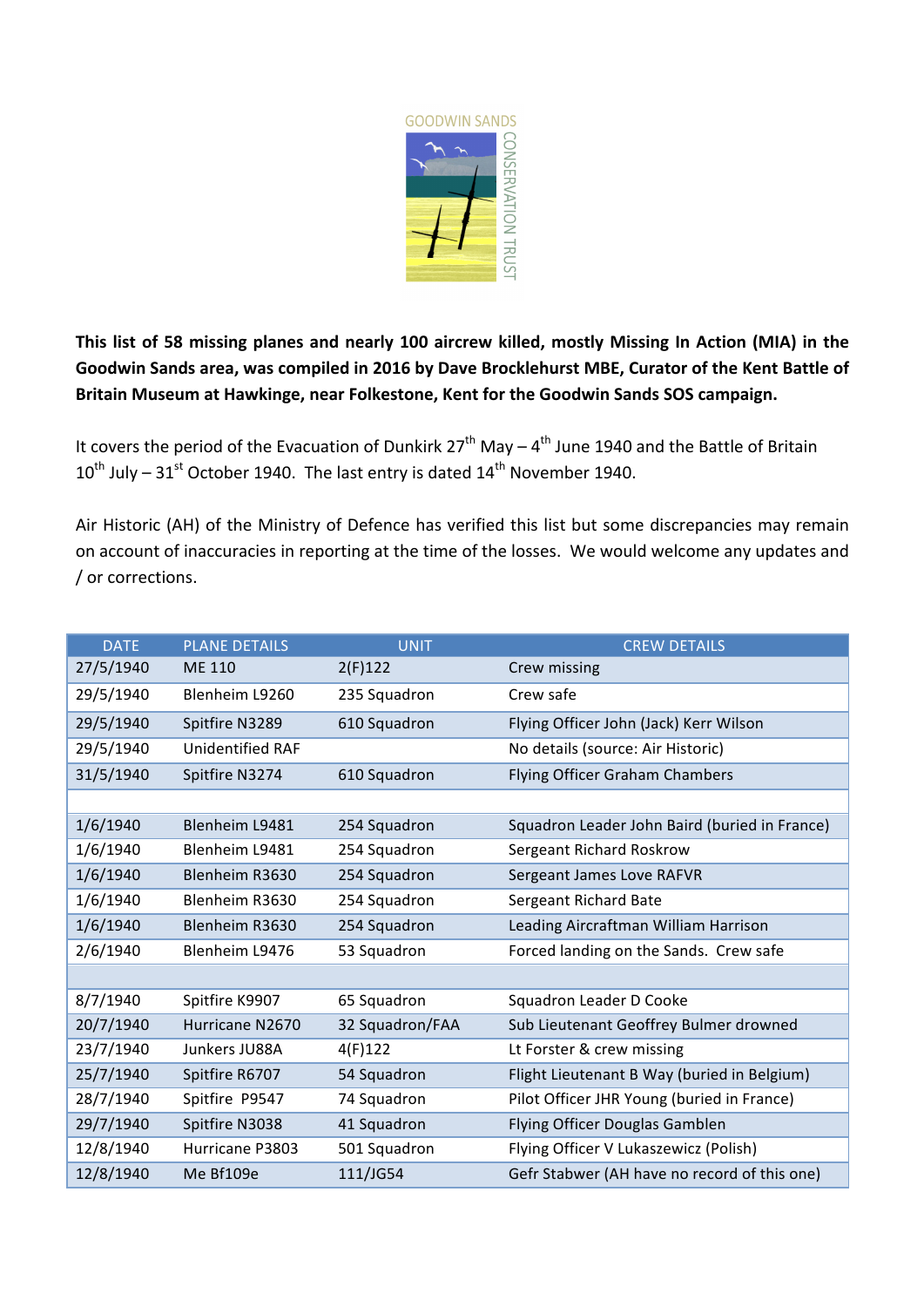| 14/8/1940 | 2 x Me Bf109    | 4/3G52       | Both pilots MIA (AH: location unknown)                                                                                                   |
|-----------|-----------------|--------------|------------------------------------------------------------------------------------------------------------------------------------------|
| 15/8/1940 | Spitfire N3189  | 266 Squadron | Sergeant Frederick Hawley                                                                                                                |
| 15/8/1940 | Dornier Do172   | 6/KG3        | Crew safe                                                                                                                                |
| 15/8/1940 | Hurricane V7410 | 151 Squadron | Pilot Officer M Rozwadowski (Polish)                                                                                                     |
| 16/8/1940 | Spitfire K9915  | 65 Squadron  | Pilot Officer LL Pyman (buried in France)                                                                                                |
| 22/8/1940 | Spitfire R6708  | 54 Squadron  | Sergeant G Collett (buried in Holland                                                                                                    |
| 24/8/1940 | 2 x Defiants    | 264 Squadron | Both crews missing                                                                                                                       |
| 24/8/1940 | Defiant N1535   | 264 Squadron | Squadron Leader Philip Hunter DSO                                                                                                        |
| 24/81940  | Defiant N1535   | 264 Squadron | Flying Officer Frederick King                                                                                                            |
| 24/8/1940 | Hurricane P3141 | 501 Squadron | Pilot Officer Pavel Zenker (Polish)                                                                                                      |
| 24/8/1940 | Junkers JU88A   | 11/KG76      | 1 killed, Uffz Meier, FW Flessner & Fw Vetter                                                                                            |
|           |                 |              |                                                                                                                                          |
| 24/8/1940 | Junkers JU88A   | 5(F)122      | 1 killed, Uffz Duos, Freimann & Froba                                                                                                    |
|           |                 |              | (AH say location of loss is unclear)                                                                                                     |
| 24/8/1940 | Junkers JU88A   | 4/KG76       | 1 killed, Ltd Grell, Uffz Wetzker & Fw Thomas                                                                                            |
| 24/8/1940 | Junkers JU88A   | 11/KG76      | 3 crew killed, one missing                                                                                                               |
|           |                 |              | (AH records say these two above were lost over<br>Manston)                                                                               |
| 24/8/1940 | Junkers JU88A   | 111/KG51     | 1 crew killed, 2 missing, 1 POW                                                                                                          |
| 25/8/1940 | Hurricane P2755 | 32 Squadron  | Pilot Officer Keith Reginald Gillman                                                                                                     |
| 26/8/1940 | Dornier Do172   | 7/KG3        | 1 killed, 1 POW, Uffz Ram & Ober Fr                                                                                                      |
|           |                 |              | Knockenmuss                                                                                                                              |
| 26/8/1940 | Dornier Do172   | 7/KG3        | 1 killed, 1 POW, Uffz Reinhard & Uffz Ritzel                                                                                             |
|           |                 |              |                                                                                                                                          |
| 28/8/1940 | Spitfire R6751  | 603 Squadron | Flight Lieutenant John Cunningham                                                                                                        |
| 31/8/1940 | Dornier Do17    | 5/KG3        | 1 killed, 3 POW                                                                                                                          |
|           |                 |              |                                                                                                                                          |
| 2/9/1940  | Me Bf110d       | 11/2G2       | Uffz Denker and Uffz Krapp (AH says location of<br>loss is unclear)                                                                      |
| 15/9/1940 | Dornier Do172   | 8/KG2        | 1 missing                                                                                                                                |
| 15/9/1940 | Dornier Do172   | 5/KG3        | 1 missing                                                                                                                                |
| 15/9/1940 | Heinkel He111   | 111/KG53     | Crew killed (possibly 5 people)                                                                                                          |
| 15/9/1940 | Dornier Do172   | 5/KG3        | 1 missing                                                                                                                                |
|           |                 |              | AH says there is no evidence these four<br>bombers were lost over the Goodwins                                                           |
| 19/9/1940 | Junkers JU88A   | 1/KG51       | Fw Walter & Gfr Roeder                                                                                                                   |
| 23/9/1940 | Me Bf109e       | 7/JG3        | Uffz K Evsing taken POW                                                                                                                  |
| 24/9/1940 | Blenheim T1794  | 139 Squadron | Squadron Leader M F Hendry,                                                                                                              |
|           |                 |              | Sergeants V Arrowsmith & P Davidson                                                                                                      |
|           |                 |              | Records show that this plane was shot down by<br>German flying ace Eberhard von Boremski, who<br>was credited with 104 aerial victories. |
| 30/9/1940 | Dornier Do172   | 8/KG3        | Fw Bauer, Fw Salomo, Fw Schierling,                                                                                                      |
|           |                 |              | Fw Schonn & Uffz Schroff                                                                                                                 |
|           |                 |              |                                                                                                                                          |
| 6/10/1940 | Dornier Do172   | KG3          | 4 crew missing                                                                                                                           |